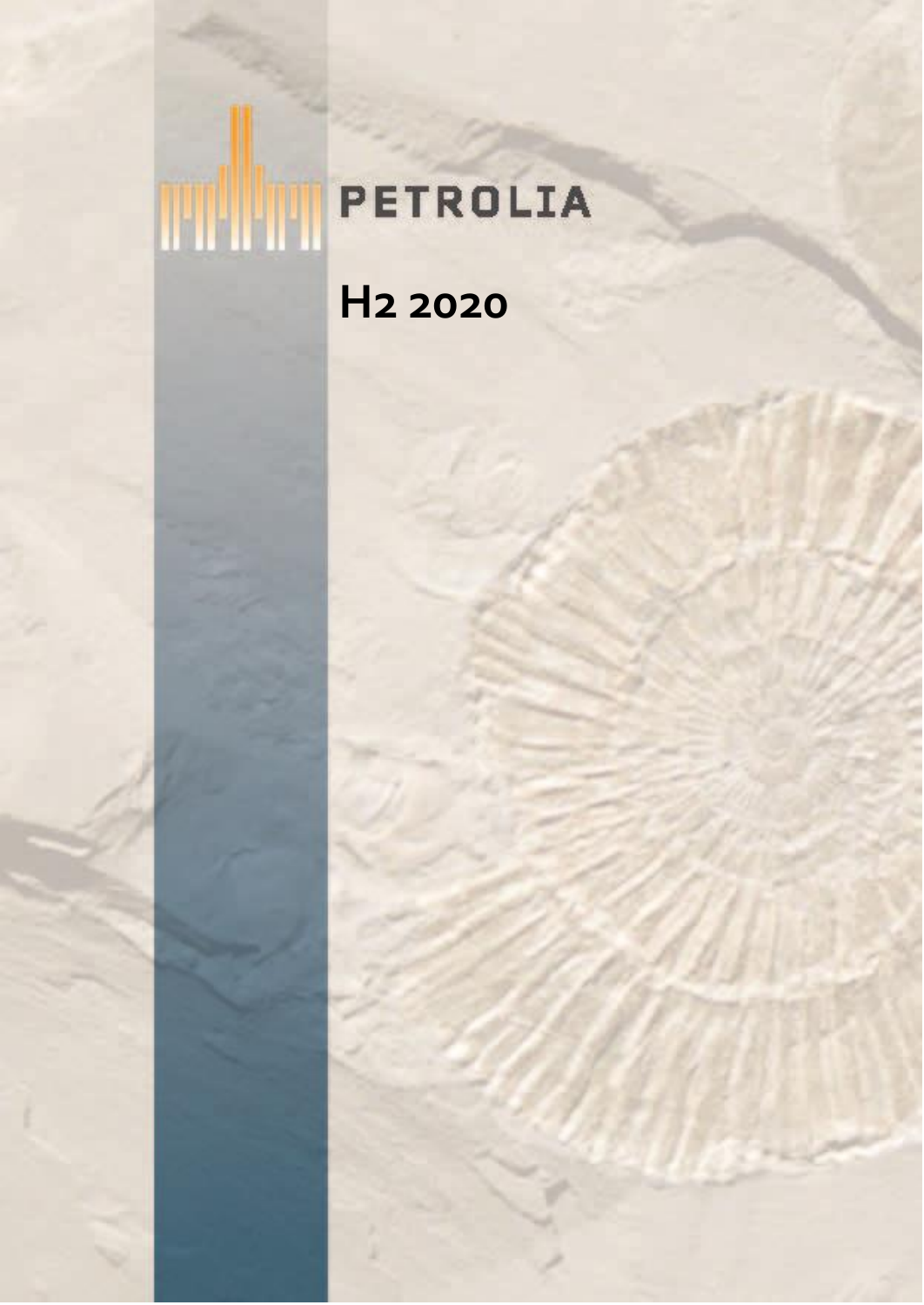#### **PETROLIA SE ('the Company' or 'the Group') financial report for second half-year ended 31 December 2020 and preliminary unaudited annual results 2020:**

#### **Financial results**

- Revenue was USD 21.2 million in H2 2020 compared to USD 35.7 million in H2 2019.
- Total comprehensive income of USD 1.6 million in H2 2020 compared to a total comprehensive loss of USD 2.7 million in H2 2019.
- EBITDA of USD 3.6 million in H2 2020 compared to USD 7.8 million in H2 2019.
- Cash generated from operations of USD 8.9 million in H2 2020 compared to USD 6.0 in H2 2019.
- Loss from associated companies was USD 0.7 million in H2 2020 compared to a loss of USD 0.5 million in H2 2019.
- Shareholders' equity as at 31 December 2020 was USD 0.69 per share compared to USD 0.70 per share in H2 2019. Share price was NOK 8.40, or USD 0.98 at an exchange rate of NOK/USD of 0.1172 compared to Share price of NOK 3.00, or USD 0.34 at an exchange rate of USD/NOK 0.1139 in H2 2019.
- Earnings was USD 3.54 (cents) per share in H2 2020 compared to a loss of USD 4.07 (cents) per share in H2 2019.
- Covid-19 pandemic continued to depress the oil price in 2020
- High focus on cost control continues
- Significant oil discovery at the Dugong well (PL882) by the Company's associated company Petrolia NOCO AS

#### **Key figures – Alternative Performance Measures**

In reporting financial information, the Group is using Alternative Performance Measures (APMs).

| All figures in USD (million)                          | H <sub>2</sub> 2020 | H <sub>2</sub> 2019 | 2020    | 2019    |
|-------------------------------------------------------|---------------------|---------------------|---------|---------|
| Operating revenue                                     | 21.2                | 35.7                | 43.6    | 66.1    |
| <b>EBITDA</b>                                         | 3.6                 | 7.8                 | 9.3     | 15.6    |
| Total comprehensive income/(loss) for the period/year | $1.6^{\circ}$       | $-2.7$              | $-0.5$  | 0.08    |
| Earnings/(loss) per share in USD (cents)              | 3.54                | $-4.07$             | $-1.11$ | $-1.46$ |
| Total equity per share in USD                         | 0.69                | 0.70                | 0.69    | 0.70    |

#### **Financial information**

The Covid-19 pandemic reduced the demand for oil resulting in significantly supressed oil prices. This reduced the activity in the industry, leading to the reduction in revenue and EBITDA for the group both for the period and for the year. The group has been able to offset parts of this by reducing the operating expenses.

#### Profit and loss for the second half of 2020 compared to the second half of 2019

Total revenue was USD 21.2 million compared to USD 35.7 million in 2019. Operating expenses were USD 16.7 million compared to USD 27.1 million in 2019. EBITDA was USD 3.6 million compared to USD 7.8 million in 2019.

Depreciation was USD 4.4 million in 2020 compared to USD 4.0 million in 2019. Operating loss was USD 0.8 million compared to a profit of USD 3.4 million in 2019. Result from associated company was a loss of USD 0.7 million compared to a loss of USD 0.5 million in 2019. Net financial income was USD 3.5 million compared to a cost of USD 1.3 million in 2019.

The net result after tax was a profit of USD 1.4 million compared to a loss of USD 2.2 million in 2019. Total comprehensive income was USD 1.6 million compared to a loss of USD 2.7 million in 2019.

#### Profit and loss for the year 2020 compared to the year 2019

Total revenue was USD 43.6 million compared to USD 66.1 million in 2019. Operating expenses were USD 32.3 million compared to USD 49.8 million in 2019. EBITDA was USD 9.3 million compared to USD 15.6 million in 2019.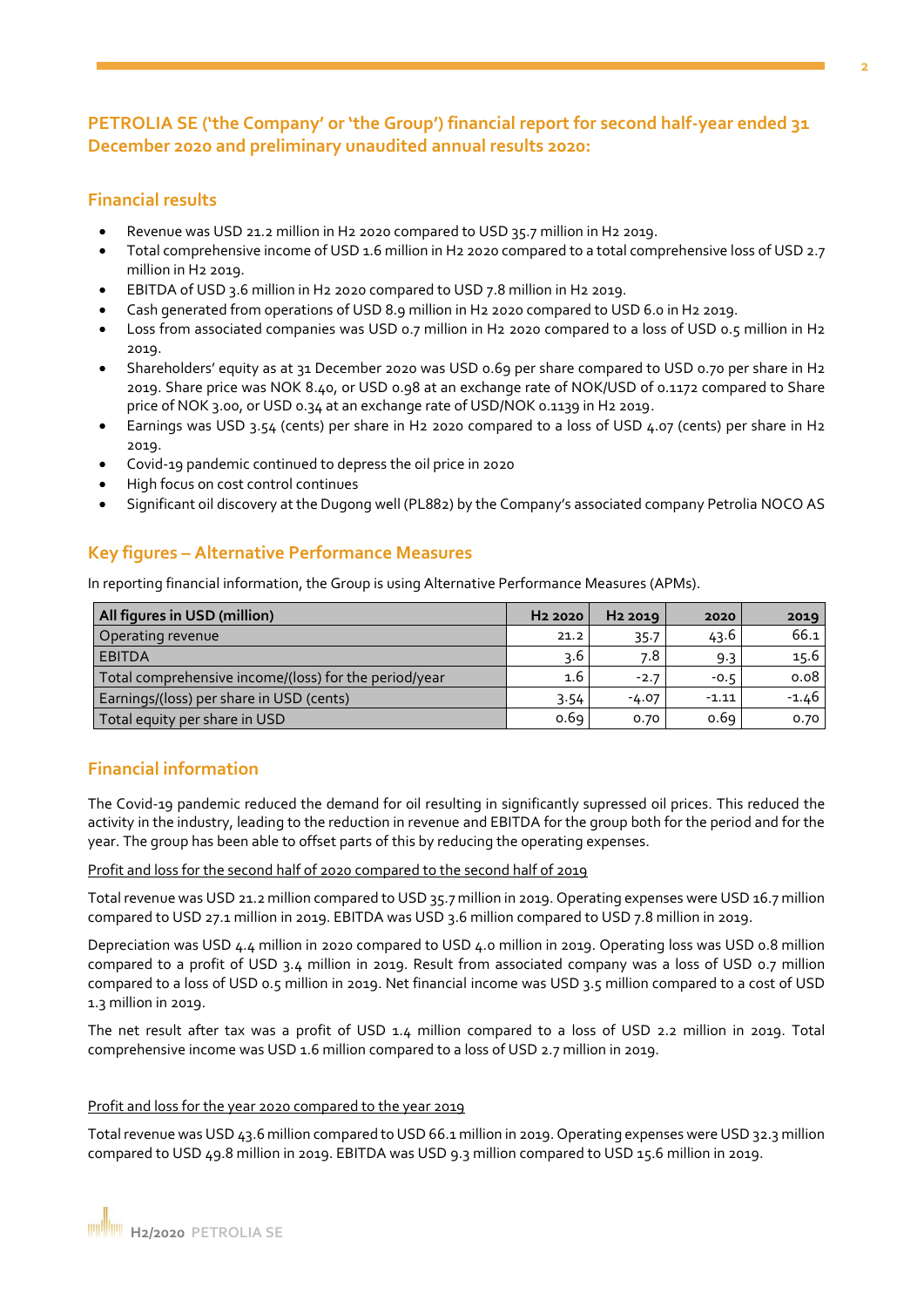Depreciation was USD 8.6 million in 2020 compared to USD 8.3 million in 2019. Operating profit was USD 0.8 million compared to USD 6.9 million in 2019. Result from associated company was a loss of USD 1.4 million compared to a loss of USD 1.3 million in 2019. Net financial income was USD 0.3 million compared to a cost of USD 1.5 million in 2019.

The net loss after tax was USD 1.4 million compared to USD 36 thousand in 2019. Total comprehensive loss was USD 0.5 million compared to an income of USD 80 thousand in 2019.

#### Cash flow for the year 2020 compared to the year 2019

Cash flow from operations was USD 15.4 million in 2020, compared to USD 10.5 million in 2019. Cash outflow from investments in 2020 was USD 5.7 million compared to a cash outflow of USD 8.5 million in 2019. Cash outflow from financing activities in 2020 was USD 2.1 million compared to a cash outflow of USD 3.5 million in 2019.

Free cash as at 31 December 2020 was USD 15.9 million compared to USD 7.7 million as at 31 December 2019.

#### Statement of financial position

As at 31 December 2020, total assets amounted to USD 71.2 million (2019: USD 71.3 million). Investment in OilService equipment had a book value of USD 15.1 million (2019: USD 14.3 million), investment in land rigs had a book value of USD 1.9 million (2019: USD 2.7 million), investment in right of use assets had a book value of USD 11.7 million (2019: USD 9.3 million), investment in listed shares had a book value of USD 0.1 million (2019: USD 0.2 million) and total cash was USD 16.2 million (2019: USD 7.8 million).

As at 31 December 2020, net interest-bearing bond loans amounted to USD 4.6 million (2019: USD 4.6 million). The Group holds Borrower's Bonds (bonds owned by the borrower) of USD 14.9 million (2019: USD 14.9 million). Total bond loan is USD 19.5 million (2019: USD 19.5 million). In addition, there were leasing liabilities for OilService equipment and offices of USD 12.2 million (2019: USD 9.2 million).

Total equity was USD 40.9 million as at 31 December 2020 (2019: USD 41.4 million), including a minority interest of USD 1.6 million (2019: USD 2.1 million). Book value of equity per share was USD 0.69 as at 31 December 2020, (2019: USD 0.70) including minority interest of USD 0.03 per share (2019: USD 0.03).

#### Share information

As at 31 December 2020, the total number of shares outstanding in Petrolia SE was 59,133,786 (2019: 59,133,786), each with a par value of USD 0.10 (2019: USD 0.10). The Company has no outstanding or authorised stock options, warrants or convertible debt. As at 31 December 2020, the Company held no treasury shares.

#### **Operational development, market and outlook**

#### **E&P division**

Within the E&P division, the 49.9% owned associated company Petrolia NOCO AS ('Petrolia NOCO') is actively developing its licence portfolio. It has established a cost efficient, robust and scalable business model and aims to change the traditional license partnership model from an organisation consisting of different partners to one collaborative team — sharing openly and transparently instead of selectively. All with the shared objective of creating more value for the next generation.

Temporary COVID-19 measures to the petroleum tax law have reduced the Company's need for funding and allowed a higher level of activity.

Petrolia NOCO actively pursues farm-in and farm-out opportunities and participate in upcoming APA rounds. The company has a 0.825% working interest in the Flyndre unit and a 4.35% working interest in the Enoch unit and a small volume of production. The company now has a total of twelve licences, two of which as operator.

The company reported its first commercial oil discovery in 2020. The Dugong discovery in PL 882 was reported to be between 40 – 120 million barrels of oil equivalent. An appraisal well will be drilled in the first quarter of 2021 to collect the data necessary to help provide certainty related to the reservoir, structure and recoverable resources, so the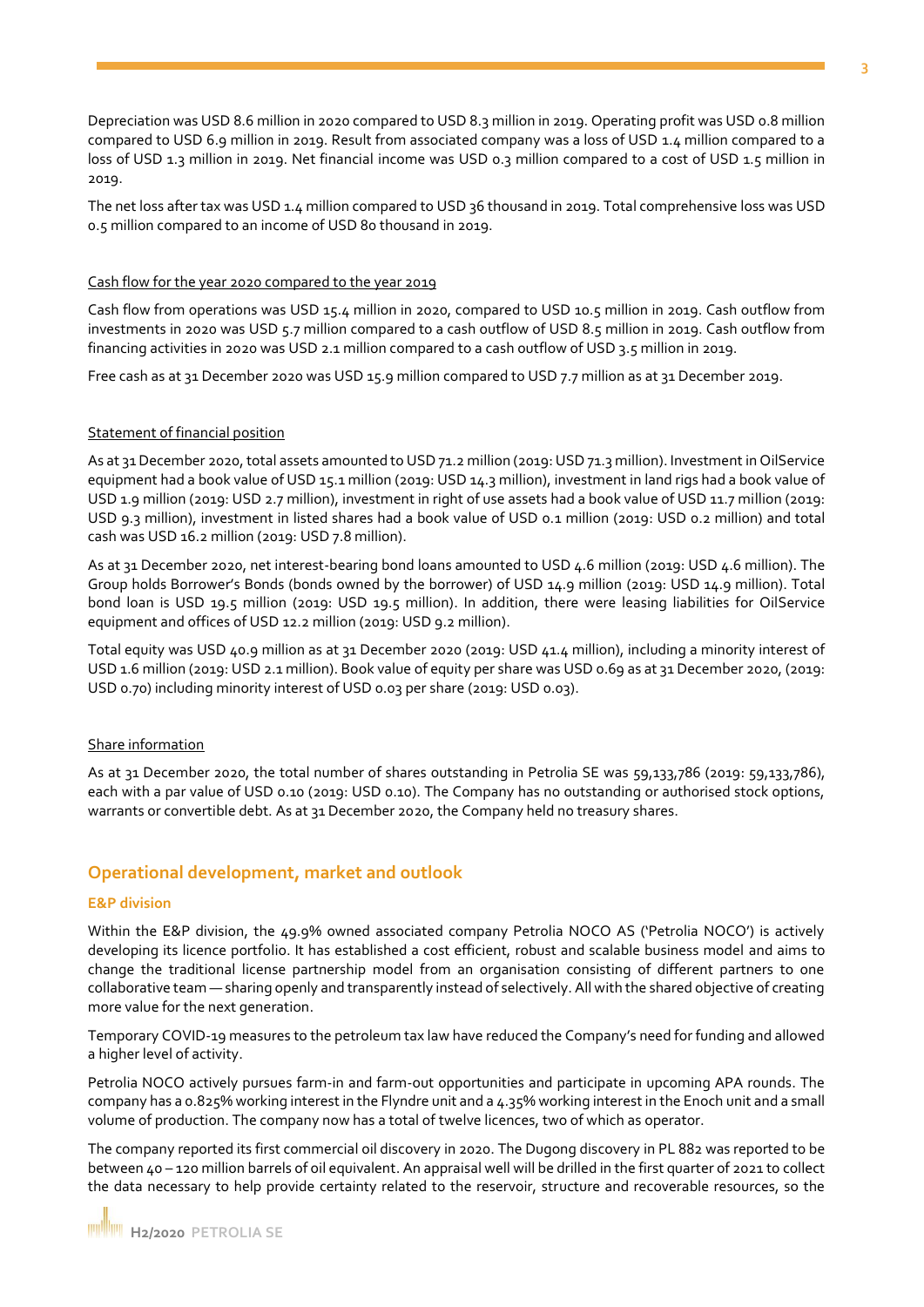partnership can optimise the development solution. The Dugong partners also plan to drill an exploration well in the licence in the third quarter of 2021, targeting the Dugong Tail prospect. Petrolia NOCO owns 20% in PL 882 and 30% in the adjacent licenses PL 992 and PL 994, which hold interesting prospectivity. PL 1106 (20%) and PL 1107 (30%) awarded in January 2021 are located in the same area.

As operator, Petrolia NOCO has successfully matured the Molaris prospect in PL 933 into a positive drill decision and as planned, Equinor has now taken over as operator of the license. The well is planned to be drilled in the third quarter of 2021.

#### **OilService division**

Since the oil price collapsed in March 2020 due to Covid-19 and subsequent drop in demand for oil, many oil companies reduced their activity. This adversely impacted the division in many of the locations of operation.

As the anticipated downturn was expected to last for some time, cost cutting initiatives were rapidly implemented. At the same time, there were high focus on business development and some regions have managed to increase their market share. This has largely offset the impact of reduced activity among our clients in these areas.

In Norway, the collapse in the oil price in the first half of the year resulted in a dramatic reduction in activity. The authorities therefore offered improved depreciation terms for the oil companies. Thereby, the oil service activity improved in the second half of the year. We therefore avoided layoffs of employees and the activity returned back to normal going into 2021.

Overall, the Board expects activity to remain weak in most regions. The Board considers that the oil industry will be volatile in the foreseeable future due to fluctuations in oil prices caused by oversupply of oil, reduced economic growth and the ongoing pandemic. The market is expected to be very competitive and margins will remain under pressure.

The Oilservice division owns and operates two land rigs in Iraq and also provides drilling contracting services by using a hired-in land rig. The rig activity has been limited in 2020 due to the low oil price. The rigs are offered and operated in conjunction with other services provided by the division, giving increased revenues.

With fluctuating oil price, the rig activity will remain limited in 2021. The rigs have operated excellently, with very little downtime, obtaining a solid track record.

The Company is reviewing ways of reducing emissions of  $CO<sub>2</sub>$  in the oil industry and has started an associated company named CO<sub>2</sub> Management AS.

#### **Related party transactions**

There have been no significant related party transactions.

#### **About the Group**

E&P division:

#### Petrolia NOCO AS (Associate Company):

Petrolia NOCO seeks to maximise field potential through innovative exploration in mature areas of the Norwegian Continental Shelf ('NCS'), leveraging on the extensive industry experience of its management team and a new young and dynamic technical team.

Petrolia NOCO currently holds 12 licences on the NCS including two operatorships. The Group directly and indirectly holds 49.9% of the share capital of Petrolia NOCO and is the main shareholder. The shares are registered in the Norwegian Central Securities Depository ("Verdipapirsentralen", VPS) with ISIN: NO0010844301. The shares are registered with ticker "PNO" on the NOTC (www.notc.no), a market place for unlisted shares.

OilService division: The Group´s involvement in oilfield services began with the acquisition of Independent Oil Tools AS in 2007. Total investment in equipment has subsequently exceeded USD 310 million. The present book value of the equipment is USD 15.1 million. The investments were largely financed by the Group. In addition, financial leases of more than USD 40 million were obtained and repaid. The division has developed into a well-respected, international equipment rental and oil service group with global presence. This division owns two land rigs, drill pipes, test strings & tubing, handling and auxiliary tools and pressure control equipment for onshore and offshore activities.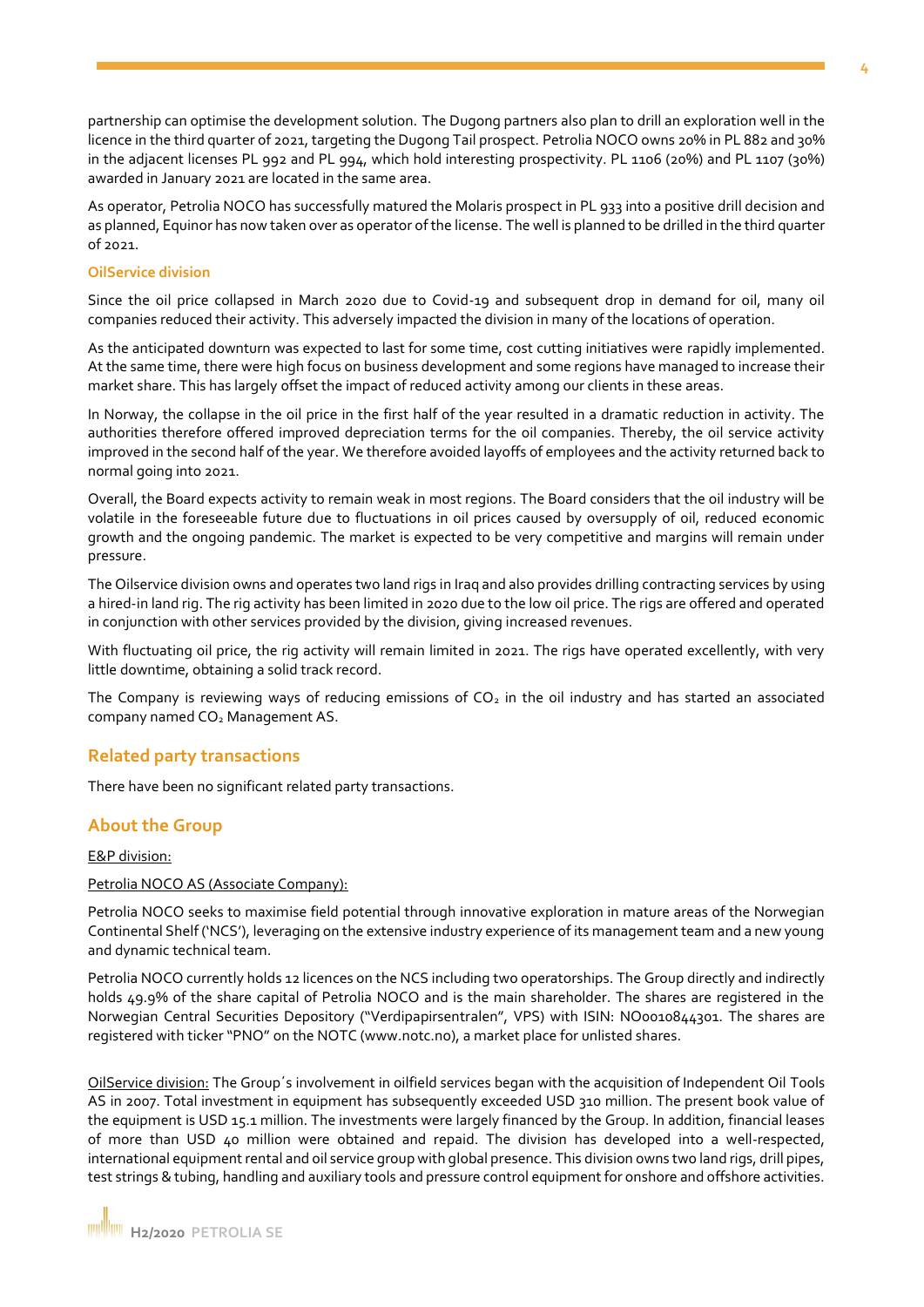In addition, the division provides associated services such as tubular running services, fishing services, land drilling and work-over services.

The OilService division benefits from an excellent track record of availability, technical compliance, experience and performance. It has a well-established, large, international client base, including a portfolio of contracts in place with numerous major oil service companies, oil companies and drilling contractors.

#### **Key risks and uncertainty**

The activities and assets of the Group are primarily in USD and the loan to Petrolia NOCO AS (reported as 'other financial fixed asset') is in NOK. There is therefore a currency risk regarding the USD/NOK exchange rate.

The Group is subject to income taxes in numerous jurisdictions. Significant judgment is required in determining the worldwide provision for income taxes. There are many transactions and calculations for which the ultimate tax determination is uncertain. The Group recognises liabilities for anticipated tax audit issues based on estimates of whether additional taxes will be due. Where the final tax outcome of these matters is different from the amounts that were initially recorded, such differences will have an impact on the current and deferred income tax assets and liabilities in the period in which such determination is made.

#### **Going Concern**

The Board closely monitors the cash position of the group and the cash flow forecasts. It remains confident in the Group's ability to maintain sufficient financial resources to enable it to continue as a going-concern for the foreseeable future.

#### **Events after the balance sheet date**

There have been no significant events after the balance sheet date.

**Board of Directors, Petrolia SE, Limassol, Cyprus 25 February 2021**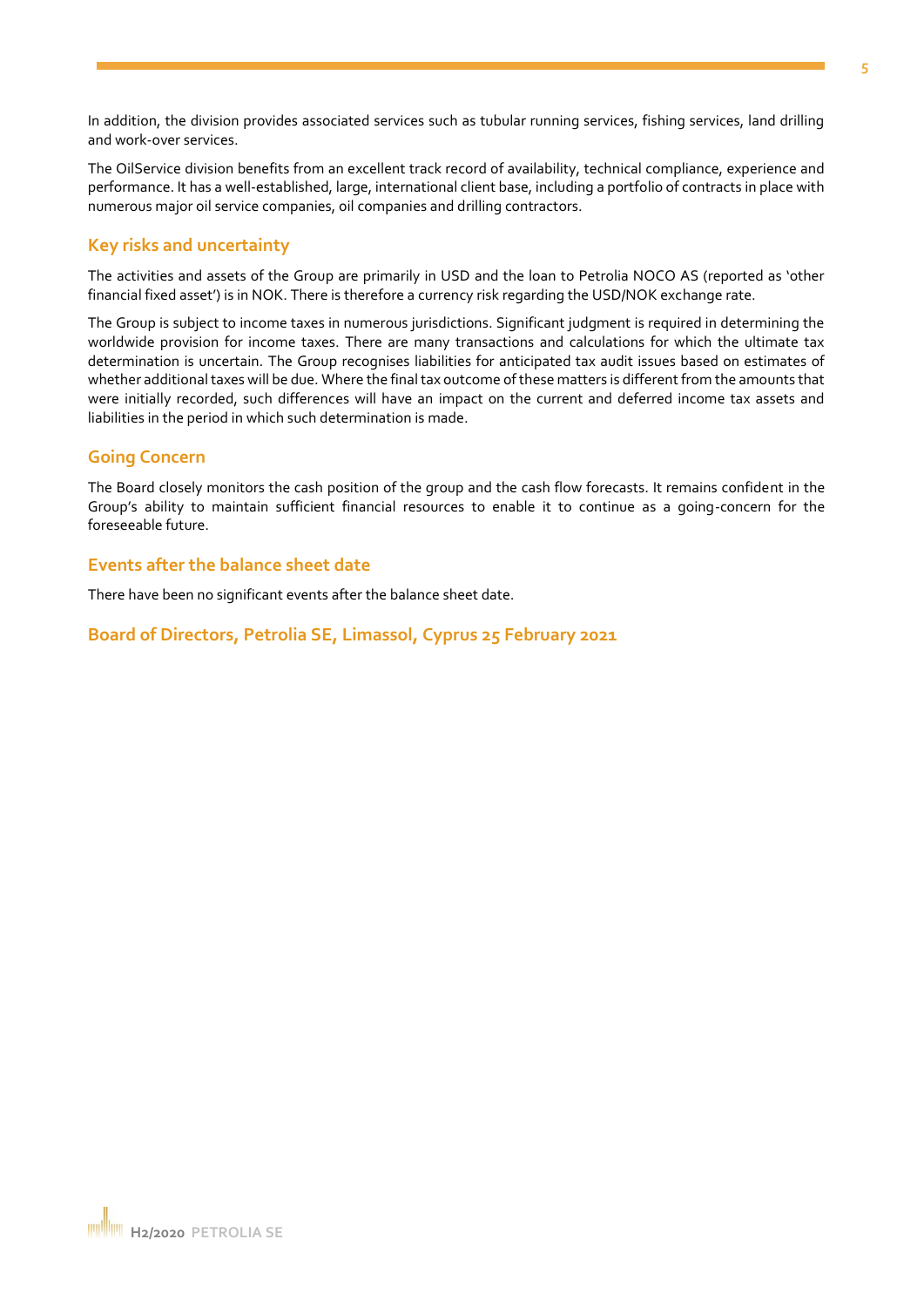## **Financial report second half-year 2020 – preliminary unaudited**

#### **Consolidated Statement of Comprehensive Income**

All figures in USD (1,000)

| $, ,$ $, ,$ $, $ $, $ $, $ $, $ $, $         | H <sub>2</sub> 2020 | H <sub>2</sub> 2019 | 2020         | 2019       |
|----------------------------------------------|---------------------|---------------------|--------------|------------|
| Operating revenue                            | 21,249              | 35,694              | 43,583       | 66,140     |
| Impairment of current assets                 | $-929$              | $-890$              | $-1,967$     | $-772$     |
| Operating expenses                           | $-16,702$           | $-27,068$           | $-32,284$    | $-49,775$  |
| <b>EBITDA</b>                                | 3,618               | 7,736               | 9,332        | 15,593     |
| Depreciation                                 | $-4,418$            | -4,038              | $-8,553$     | $-8,336$   |
| Impairment                                   | $\Omega$            | $-344$              | O            | $-344$     |
| <b>Operating (loss)/profit</b>               | $-800$              | 3,354               | 779          | 6,913      |
| Loss from sale of subsidiary                 | $\Omega$            | $-2,186$            | $\Omega$     | $-2,186$   |
| Result from associated companies             | $-672$              | $-543$              | $-1,400$     | $-1,286$   |
| Interest income                              | 301                 | 337                 | 588          | 556        |
| Other financial income                       | $\mathbf{1}$        | 3                   | $\mathbf{1}$ | 6          |
| Fair value through P&L                       | 29                  | $-67$               | $-70$        | $-17$      |
| Interest cost                                | $-424$              | $-417$              | $-815$       | $-782$     |
| Other financial cost                         | $-281$              | $-40$               | $-318$       | $-94$      |
| Currency gain/(loss)                         | 3,833               | $-1,155$            | 907          | $-1,155$   |
| Profit/(loss-) before income tax             | 1,987               | $-714$              | $-328$       | 1,955      |
| Tax on result                                | $-542$              | $-1,502$            | $-1,113$     | $-1,991$   |
| Profit/(loss-) for the period/year           | 1,445               | $-2,216$            | $-1,441$     | $-36$      |
|                                              |                     |                     |              |            |
| Other comprehensive income                   |                     |                     |              |            |
| Currency translation differences             | 139                 | $-456$              | 959          | 116        |
| Total other comprehensive income/(loss-)     | 139                 | -456                | 959          | 116        |
| Total comprehensive income/(loss-) for the   |                     |                     |              |            |
| period/year                                  | 1,584               | $-2,672$            | $-482$       | 80         |
|                                              |                     |                     |              |            |
| Number of shares                             | 59,133,786          | 59,133,786          | 59,133,786   | 59,133,786 |
| Earnings/(loss) per share, basic (USD cents) | 3.54                | $-4.07$             | $-1.11$      | $-1.46$    |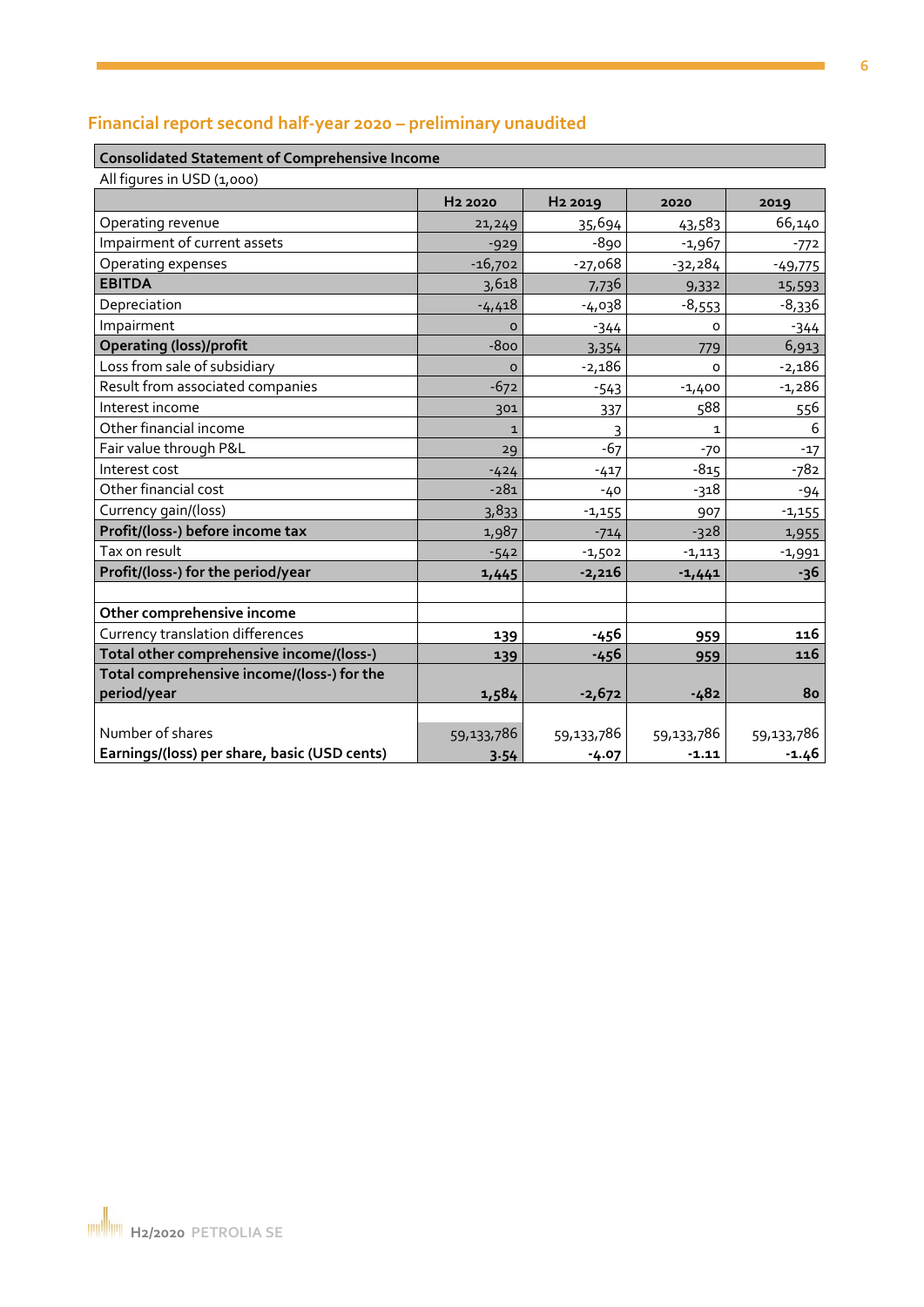## **Condensed Consolidated Statement of Financial Position**

All figures in USD (1,000)

|                                                    |            | Audited    |
|----------------------------------------------------|------------|------------|
| <b>Assets</b>                                      | 31.12.2020 | 31.12.2019 |
| Deferred tax assets                                | 317        | 709        |
| Right of use assets                                | 11,676     | 9,330      |
| OilService and other equipment                     | 15,090     | 14,348     |
| Land rigs                                          | 1,902      | 2,728      |
| Land and buildings                                 | 2,696      | 3,444      |
| Investments in associates                          | 2,482      | 1,588      |
| Other financial fixed assets                       | 6,417      | 10,791     |
| Restricted cash                                    | 32         | 27         |
| <b>Total non-current assets</b>                    | 40,612     | 42,965     |
| Inventory                                          | 1,867      | 1,475      |
| Accounts receivable                                | 10,338     | 15,816     |
| Other current assets                               | 2,136      | 3,043      |
| Financial asset at fair value through P&L          | 110        | 180        |
| Free cash                                          | 15,937     | 7,653      |
| Restricted cash                                    | 200        | 150        |
| <b>Total current assets</b>                        | 30,588     | 28,317     |
| <b>Total assets</b>                                | 71,200     | 71,282     |
|                                                    |            |            |
| <b>Equity and liabilities</b>                      |            |            |
| Share capital                                      | 5,913      | 5,913      |
| Other equity                                       | 33,417     | 33,417     |
| Majority interest                                  | 39,330     | 39,330     |
| Minority interest                                  | 1,584      | 2,066      |
| <b>Total equity</b>                                | 40,914     | 41,396     |
| Bond loan                                          | 4,620      | 4,620      |
| Other long-term liabilities                        | 10,525     | 6,700      |
| <b>Total non-current liabilities</b>               | 15,145     | 11,320     |
| Short-term portion of non-current liabilities      | 3,011      | 2,549      |
| Accounts payable                                   | 7,139      | 8,337      |
| Bank overdraft                                     | 68         | 68         |
| Other current liabilities                          | 4,923      | 7,612      |
| <b>Total current liabilities</b>                   | 15,141     | 18,566     |
| <b>Total liabilities</b>                           | 30,286     | 29,886     |
| <b>Total equity and liabilities</b>                | 71,200     | 71,282     |
| Total book equity per share (end of period shares) | 0.69       | 0.70       |
| Equity (total) ratio                               | 57.5%      | 58.1%      |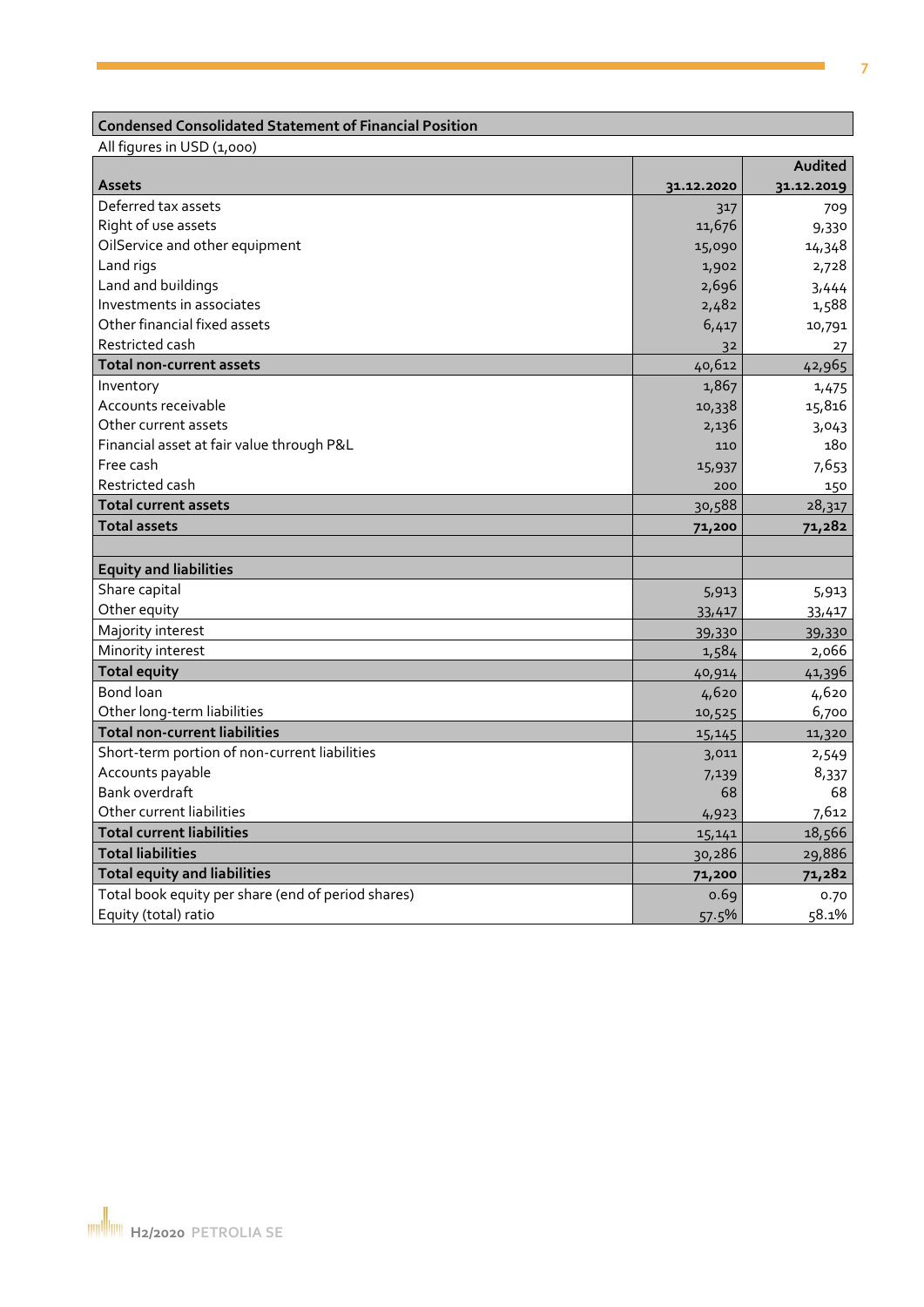#### **Condensed Consolidated Statement of changes in Equity**

All figures in USD (1,000)

|                                                 | 2020     | 2019     |
|-------------------------------------------------|----------|----------|
|                                                 |          |          |
| Equity period start 01.01                       | 41,396   | 41,316   |
| Total equity from shareholders in the year      | $\Omega$ | $\Omega$ |
| Total comprehensive (loss-)/income for the year | $-482$   | 80       |
| Total change of equity in the period            | $-482$   | 80       |
|                                                 |          |          |
| Equity at year end                              | 40,914   | 41,396   |
|                                                 |          |          |

#### **Condensed Consolidated Cash Flow Statement**

All figures in USD (1,000) **H2 2020 2020 H2 2019 2019** Net cash flow from operating activities  $8,881$   $15,412$   $5,951$   $10,493$ 

| Net cash flow from investing activities<br>Net cash flow from financing activities | $-4,433$<br>$-844$ | - -<br>$-5,652$<br>$-2,088$ | - - -<br>$-2,340$<br>$-2,572$ | .<br>$-8,456$<br>$-3,517$ |
|------------------------------------------------------------------------------------|--------------------|-----------------------------|-------------------------------|---------------------------|
|                                                                                    |                    |                             |                               |                           |
| Net change in cash and cash equivalents                                            | 3,604              | 7,672                       | 1,039                         | $-1,480$                  |
| Free cash and cash equivalents at beginning of period                              | 11,537             | 7,653                       | 7,083                         | 9,650                     |
| Exchange gain/(loss-) on cash and cash equivalents                                 | 796                | 613                         | -469                          | -517                      |
| Free cash and cash equivalents at period end                                       | 15,937             | 15,937                      | 7,653                         | 7,653                     |

#### **Notes to the unaudited condensed consolidated figures:**

### Note 1 Applied accounting principles

This second half-year report is prepared according to the International Financial Reporting Standards (IFRS as adopted by the EU) and the appurtenant standard for interim reporting. The second half-year accounts are based on the current IFRS standards and interpretations and were approved by the Board on 25 February 2021.

This second half-year report is prepared according to the same principles as the most recent annual financial statements, but does not include all the information and disclosures required in the annual financial statements. Consequently, this report should be read in conjunction with the latest annual report for the Company (2019). Changes in standards and interpretations may result in other figures.

The same accounting principles and methods for calculation, which were applied in the latest annual report (2019), have been applied in the preparation of this interim report. The Company's accounting principles are described in detail in its annual report for 2019 which is available on the Company's websit[e www.petrolia.eu.](http://www.petrolia.eu/)

The consolidated accounts are based on historical cost, with the exception of items required to be reported at fair value.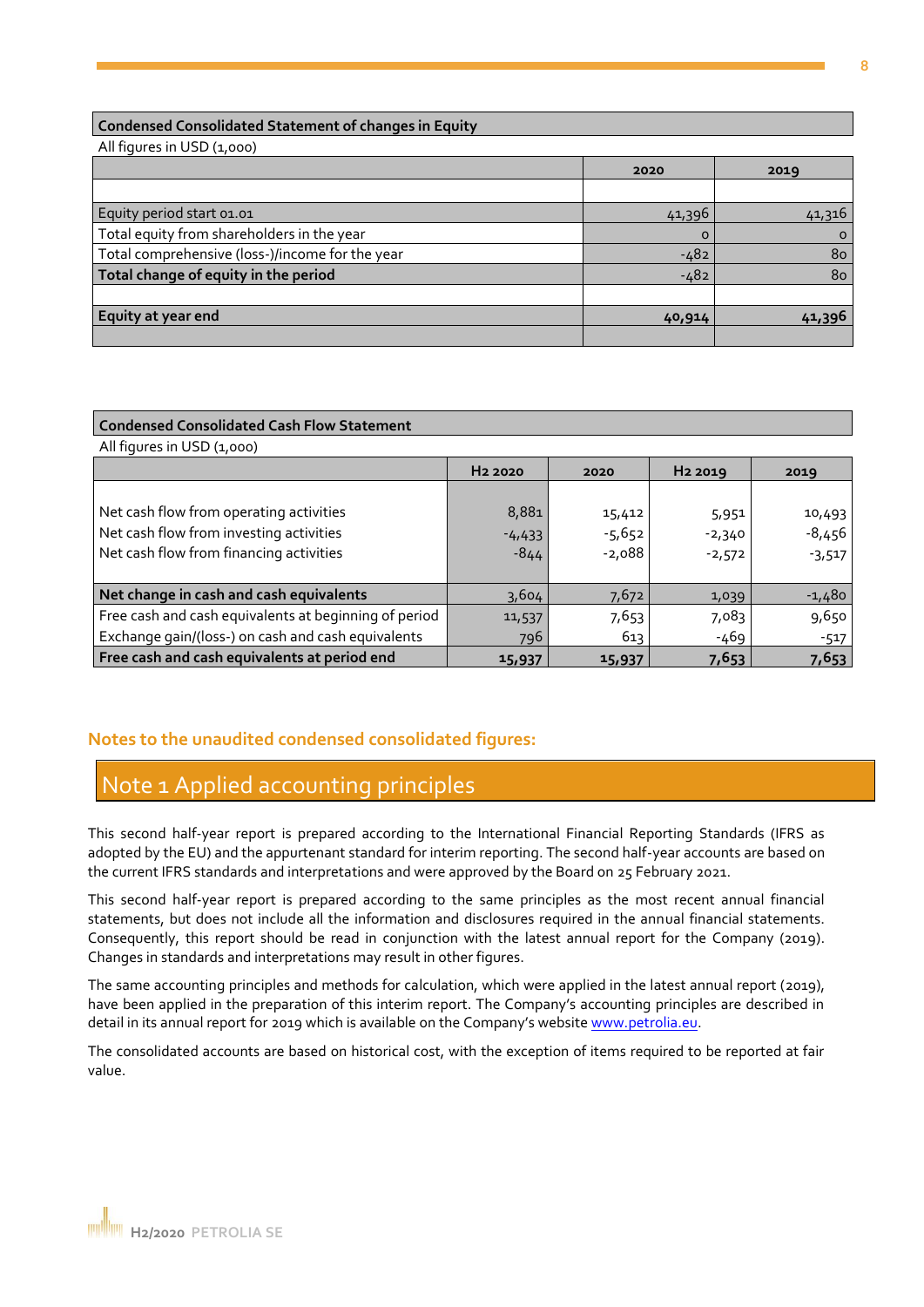# Note 2 Tangible fixed assets

The table below outlines the development of tangible fixed assets as of 31 December 2020:

|                                        | Drilling- and | <b>Right of</b> | <b>Land rigs</b> | Land and  | <b>Total</b> |
|----------------------------------------|---------------|-----------------|------------------|-----------|--------------|
|                                        | Other         | <b>Use</b>      |                  | buildings |              |
| All figures in USD (1,000)             | Equipment     | <b>Assets</b>   |                  |           |              |
| Balance at 1 January 2020              | 14,348        | 9,330           | 2,728            | 3,444     | 29,850       |
| Acquisition cost at 1 January 2020     | 288,774       | 18,939          | 14,271           | 4,142     | 326,126      |
| Purchased tangibles in 2020            | 4,777         | 5,747           | O                | 29        | 10,553       |
| Disposal in 2020                       | $-1,432$      | -179            | O                |           | $-1,611$     |
| <b>Translation differences</b>         | 1,239         | $-513$          | O                | $-606$    | 120          |
| Acquisition cost at 31 December 2020   | 293,358       | 23,994          | 14,271           | 3,565     | 335,188      |
| Balance depreciation at 1 January 2020 | $-247,777$    | $-9,591$        | $-3,887$         | $-639$    | $-261,894$   |
| Balance impairment at 1 January 2020   | $-26,649$     | -18             | $-7,656$         | $-59$     | $-34,382$    |
| Depreciation in 2020                   | $-4,740$      | $-2,815$        | $-826$           | $-172$    | $-8,553$     |
| Disposal of depreciation in 2020       | 898           | 106             | o                |           | 1,005        |
| Depreciation/impairment as at 31       |               |                 |                  |           |              |
| December 2020                          | $-278,268$    | $-12,318$       | -12,369          | $-869$    | $-303,824$   |
| <b>Carrying amount:</b>                |               |                 |                  |           |              |
| Balance at 31 December 2020            | 15,090        | 11,676          | 1,902            | 2,696     | 31,364       |
| <b>Residual value</b>                  |               |                 |                  |           |              |

# Note 3 Investments in associates

| All figures in USD (1,000)  |                | Petrolia NOCO CO2 Management | <b>Total</b> |
|-----------------------------|----------------|------------------------------|--------------|
| Investments in associates   | <b>AS</b>      | AS                           |              |
| Shareholding                | 49.9%          | 28.5%                        |              |
| <b>Business address</b>     | Bergen, Norway | Bergen, Norway               |              |
|                             |                |                              |              |
| Balance 1 January 2020      | 1,544          | 44                           | 1,588        |
| Investments                 | 2,194          | 100                          | 2,294        |
| Result                      | $-1,311$       | -89                          | $-1,400$     |
| Balance at 31 December 2020 | 2,427          | 55                           | 2,482        |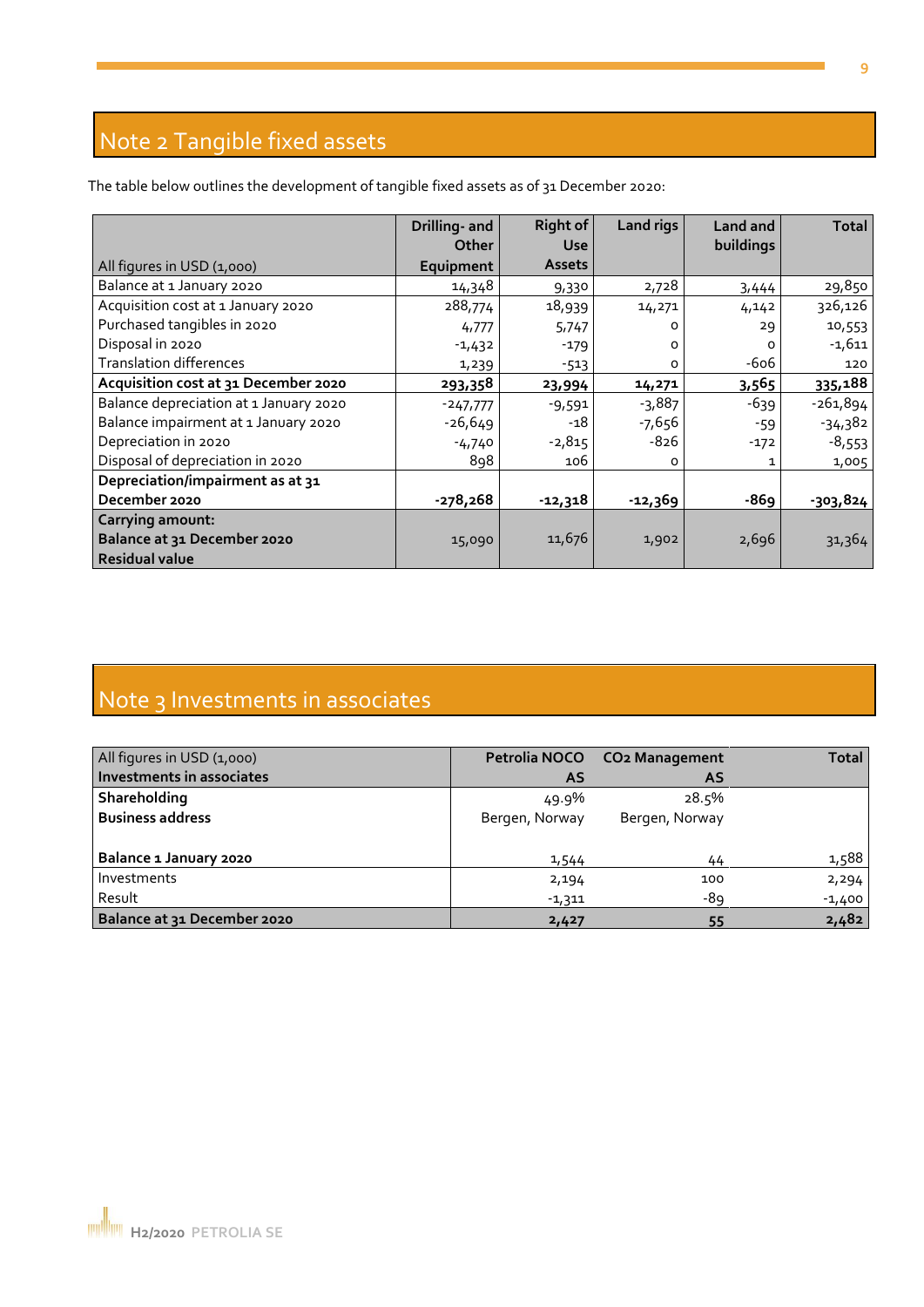# Note 4 Segment Information

|                            | 2020    |                 |              | 2019    |        |                 |              |        |
|----------------------------|---------|-----------------|--------------|---------|--------|-----------------|--------------|--------|
| All figures in USD (1,000) | Rental  | <b>Services</b> | <b>Sales</b> | Total   | Rental | <b>Services</b> | <b>Sales</b> | Total  |
| Norway                     | 9,326   | 2,954           | 971          | 13,251  | 9,636  | 1,351           | 796          | 11,783 |
| Europe outside Norway      | 3,842   | 4,014           | 7,082        | 14,938  | 6,736  | 3,715           | 9,706        | 20,157 |
| Asia and Australia         | 7,355   | 5,920           | 2,119        | 15,394  | 11,094 | 16,462          | 4,519        | 32,075 |
| Other countries            | $\circ$ | $\circ$         | $\circ$      | $\circ$ | 1,173  | 732             | 220          | 2,125  |
| Total                      | 20,523  | 12,888          | 10,172       | 43,583  | 28,639 | 22,260          | 15,241       | 66,140 |

#### **Oil & Gas**

Petrolia NOCO was awarded three new licences in January 2021 and now holds twelve licences on the NCS.

#### **OilService**

In 2020, the OilService division has seen reduced activity following the decreased oil price levels.

# Note 5 Legal disputes

There are no legal disputes.

## Note 6 Events after the balance sheet date

There have been no significant events after the balance sheet date.